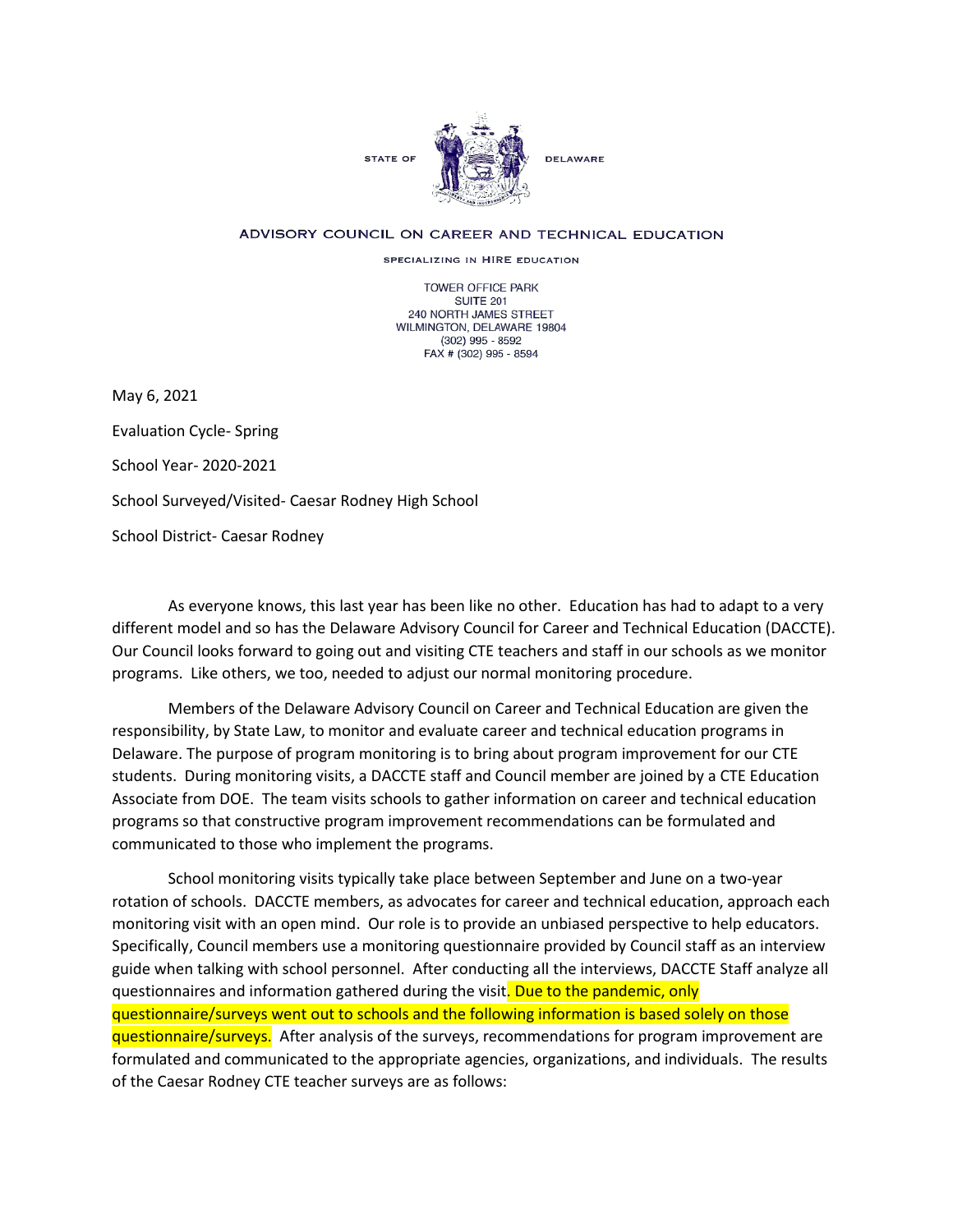• 13 out of 13 teachers emailed, completed, and returned the survey.

| <b>Survey Question</b>                                                                         | <b>Survey shows</b><br>this area is<br>being met | <b>Survey shows</b><br>this area<br>needs more<br>focus | <b>Survey is</b><br>inconclusive | <b>Notes</b>                                                                |
|------------------------------------------------------------------------------------------------|--------------------------------------------------|---------------------------------------------------------|----------------------------------|-----------------------------------------------------------------------------|
| Pathways have<br>sequenced courses                                                             |                                                  |                                                         |                                  |                                                                             |
| Pathways are approved<br>through DOE                                                           |                                                  |                                                         |                                  |                                                                             |
| English, Math, Science,<br>Social Studies Integration<br>into CTE coursework                   |                                                  |                                                         |                                  |                                                                             |
| <b>Facilities</b>                                                                              |                                                  |                                                         |                                  |                                                                             |
| <b>Instructional Supplies</b><br>and Materials                                                 |                                                  |                                                         |                                  |                                                                             |
| <b>Instructional Equipment</b><br>and Technical Support                                        |                                                  |                                                         |                                  |                                                                             |
| Advisory Committee in<br>place and supporting CTE<br>programs                                  |                                                  |                                                         |                                  |                                                                             |
| CTSO available and<br>participating in Local,<br>State, Regional, and<br><b>National Level</b> |                                                  |                                                         |                                  |                                                                             |
| <b>Work-Based Learning</b><br>Opportunities                                                    |                                                  |                                                         |                                  | Important to<br>note that many<br>schools have a<br><b>WBL Coordinator.</b> |
| Pathways prepare<br>students for entry level<br>positions after HS                             |                                                  |                                                         |                                  |                                                                             |
| Career Pathway<br><b>Selection Process</b>                                                     |                                                  |                                                         |                                  |                                                                             |
| <b>Education Plans contain</b><br>Career Pathways                                              |                                                  |                                                         |                                  | Surveys report all<br>no/unsure                                             |
| Programs receive<br>Federal/State funding<br>(Perkins/509)                                     |                                                  |                                                         |                                  |                                                                             |
| <b>Budget</b><br>Availability/Development                                                      |                                                  |                                                         |                                  | Surveys report<br>mostly no/unsure                                          |
| 3 Year Budget/Long<br><b>Terms Planning</b>                                                    |                                                  |                                                         |                                  |                                                                             |